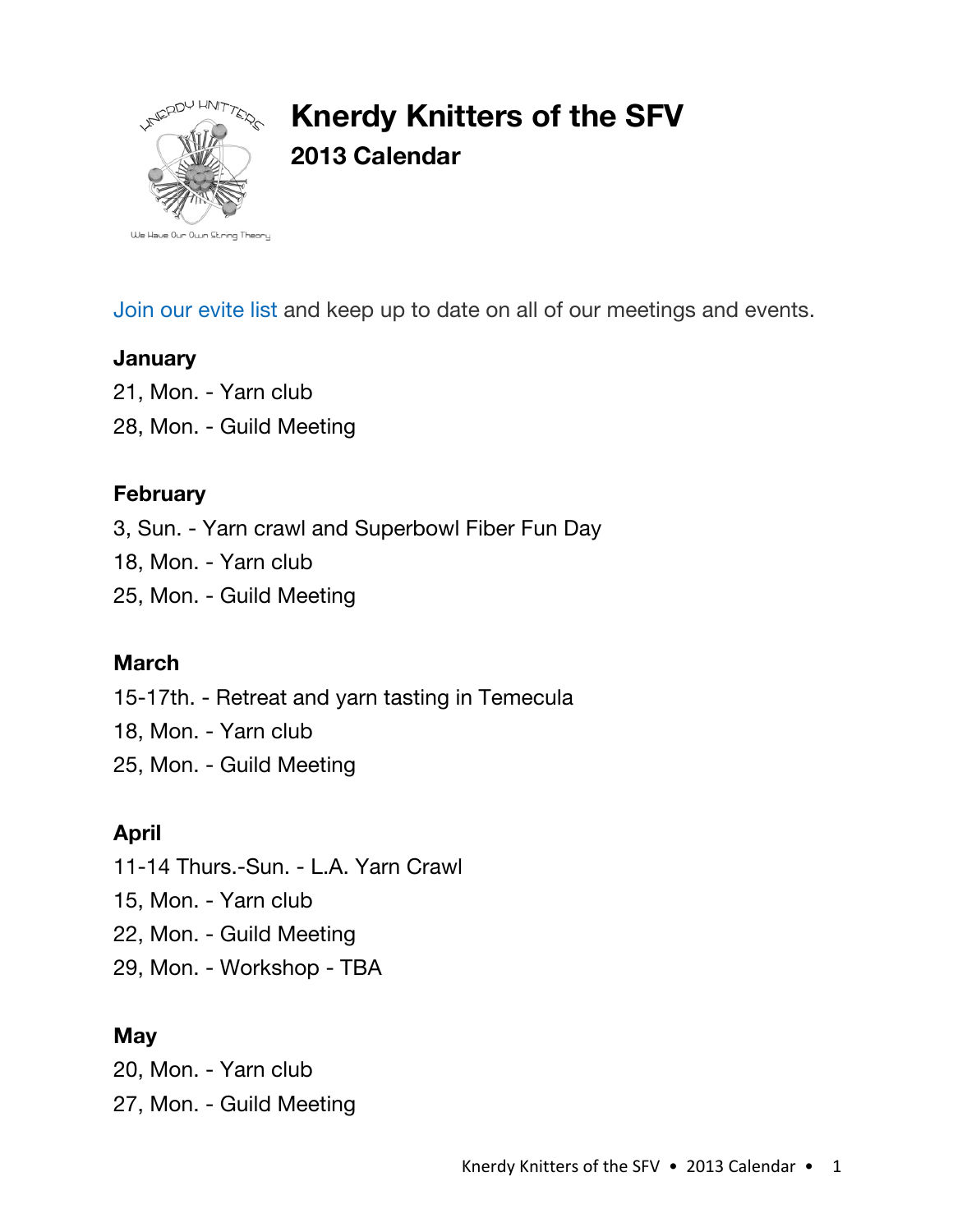#### **June**

TBA - LA County Fair entries

8, Sat. - Knit in Public Day event

17, Mon. - Yarn club

24, Mon. - Guild Meeting

# **July**

15, Mon. - Yarn club

22, Mon. - Guild Meeting

29, Mon. - Workshop - TBA

# **August**

19, Mon. - Yarn club

26, Mon. - Guild Meeting

### **September**

- 16, Mon. Yarn club21, Sat. LA County Fair trip/volunteer day
- 23, Mon. Guild Meeting
- 30, Mon. WIP party and stash exchange

# **October**

8, Sun. - Sunday Stitches at Twist

- 21, Mon. Yarn club
- 28, Mon. Guild Meeting

#### **November**

3, Sun - Weaver's Guild Fiber Festival

18, Mon. - Yarn club

25, Mon. - Guild Meeting